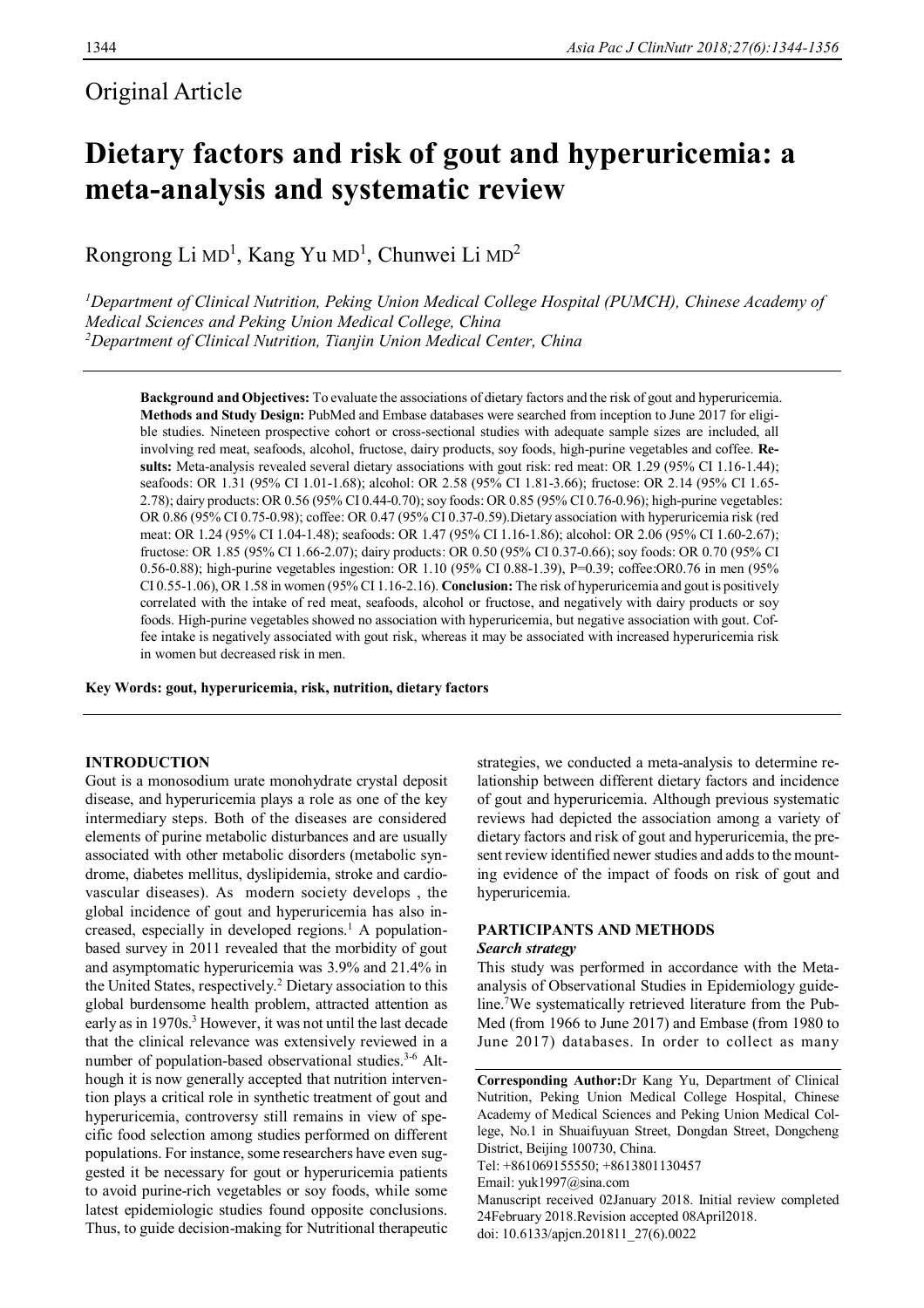relevant studies as possible, we set the following search terms: "gout", "gouty attacks", "hyperuricemia", "urate", "uric acid", "dietary", "diet", "nutrition", "nutritional", "food", "lifestyle", "meat", "seafoods", "alcohol", "fructose", "sugar", "sweetened", "milk", "dairy products", "vegetables", "coffee". In addition, the reference lists of relevant publications were manually screened for identifying more eligible citations. No language restriction was imposed. Two researchers (LRR and LCW) reviewed the titles, abstracts and full texts of all retrieved studies independently. Disagreements, if any, were resolved by discussions and mutualconsultations.

#### *Criteria for Inclusion*

Observational studies that met the following conditions were included in our meta-analysis. (1) Since clinical randomized controlled trials have rarely been performed, observational studies (prospective cohort design or cross-sectional study) with large sample sizes are included. Given that there is no specific criteria for adequacy of sample sizeof observational studies included in a meta-analysis, we estimated appropriate study size by different formulas. For cross-sectional studies, sample size was calculated by formula of  $n = Z^2 * \frac{p(1-p)}{q^2}$  $\frac{1-p}{e^2}$ . Z is the standard normal variate; *p* is the expected prevalence of gout or hyperuricemia based on previous studies; *e* is the absolute error or desired level of precision.For cohort studies, sample size was estimated by

$$
n = \frac{\left(z_{\alpha}\sqrt{z_{\alpha}\frac{p_0+p_1}{2}z_{\alpha}\frac{p_0-p_1}{2}}\right) + \left(z_{\beta}\sqrt{p_0*(1-p_0)+p_1*(1-p_1)}\right)}{(p_1-p_0)^2}
$$

 $Z_{\alpha}$  is the standard normal variate for level of significance;  $Z_{\beta}$  is the standard normal variate for power;  $p_{\theta}$  and  $p_{\theta}$  are event rates in control groups and exposed groups based on previous studies, respectively. It was estimated sample size of cross-sectional studies should be more than 811 participants, while that of cohort studies should be more than 1298 subjects.

(2) The exposure of interest should be high intake of red meat, seafoods, alcohol, fructose, dairy products, soy foods, high-purine vegetables or coffee. (3) For cohort studies which comprised longitudinal follow-up, the subjects from the study population should not have hyperuricemia or gout at baseline. (4) The risk of hyperuricemia or gout associated with dietary factors was presented as adjusted odds ratio (OR), risk ratio (RR), or hazard ratio (HR). (5) Full-text publication was accessible. Reviews, comments, pooled analyses, or observational studies with inadequate samples were excluded.

#### *Data collection and quality assessment*

Two authors (LRR and LCW) independently extracted the characteristics of the studies, including first author, publication year, study population, sample size, location, exposure factors, study design, outcomes (OR, RR or HR for gout or hyperuricemia) and follow-up durations. The quality of the included studies was assessed according to the Newcastle-Ottawa Scale  $(NOS)^8$  within 3 main domains: study group selection (4 points), comparability between groups (2 points) and ascertainment of outcomes (3 points). Studies with NOS score of 7 or higher were regarded as "high quality", studies with score of 4 to 6 were considered

as "moderate quality", while studies with score <4 were regarded as "low quality". Any disagreements in the process of data extraction and methodologic quality assessment were resolved by discussion with a third reviewer (YK).

### **Statistical Analysis**

Data analyses were realized by using RevMan (Review Manager) statistical software, version 5.1 (Cochrane Community). We calculated the pooled ORs with related 95% confidential interval (CI). The heterogeneity across studies was evaluated by the Chi-square-based Q-test with a significant level of  $p \le 0.10$  and quantified by the  $I^2$  statistic. Substantial heterogeneity was reflected by a value of *I <sup>2</sup>*>50%; moderate heterogeneity was regarded as *I <sup>2</sup>*=25% to 50%; while low heterogeneity was considered as  $I^2$  <25%. When  $I^2$  was larger than 50%, a random effects model was used; otherwise, the fixed effects model was used. A 2-sided  $p<0.05$  was considered as significant. Potential publication bias was appraised through funnel plots. Sensitivity analysis was performed by approach of changing one-factor-at-a--time for meta-analysis involving multiple studies. Data of every study was moved and then returned subsequently, with sensitivity measured by monitoring changes in outputs of meta-analysis. The study procedures were approved by the Ethics Committee of Peking Union Medical College Hospital.

### **RESULTS**

### *Search results*

The literature search process is shown in Figure 1. Overall, of the initial 1,004 records, 963 were excluded according to the title or abstract. The remaining 41 studies were selected for full-text screening, of which 22 articles that failed to meet the inclusion criteria were eliminated. As a consequence, 10 cohort studies and 9 cross-sectional studies were selected in this meta-analysis.

### *Study characteristics and quality*

In our meta-analysis, the publication year of included literature ranged from 2004 to 2017; the regions included 6 countries (U.S., Japan, Korea, Brazil, Mexico and China); the sample size ranged from 483 to 100,226. As for the included 10 cohort studies, the follow-up duration ranged from 6 years to 26 years. Of all the studies, 10 studies<sup>5,9-17</sup> selected individuals from a community-based population, and the remaining 9 studies $4,6,18-24$  recruited professional workers as participants. All studies included only adults. Table 1 summarizes the main characteristics of these 20 included studies. Based on the Newcastle-Ottawa Scale (NOS), the quality assessment of included studies yielded a mean NOS score of 7.1, suggesting the presence of high methodologic quality (Table 2). With regard to association between dietary factors and risk of hyperuricemia and gout, the results of included studies were aggregated and analyzed (Table 3 and Figure 2)

### *Dietary factors and risk of hyperuricemia and gout* **Red meat**

Two cross-sectional studies $9,17$  and 2 prospective cohort studies<sup>4,11</sup> reported risk of gout or hyperuricemia for the highest versus the lowest red meat intake category. Two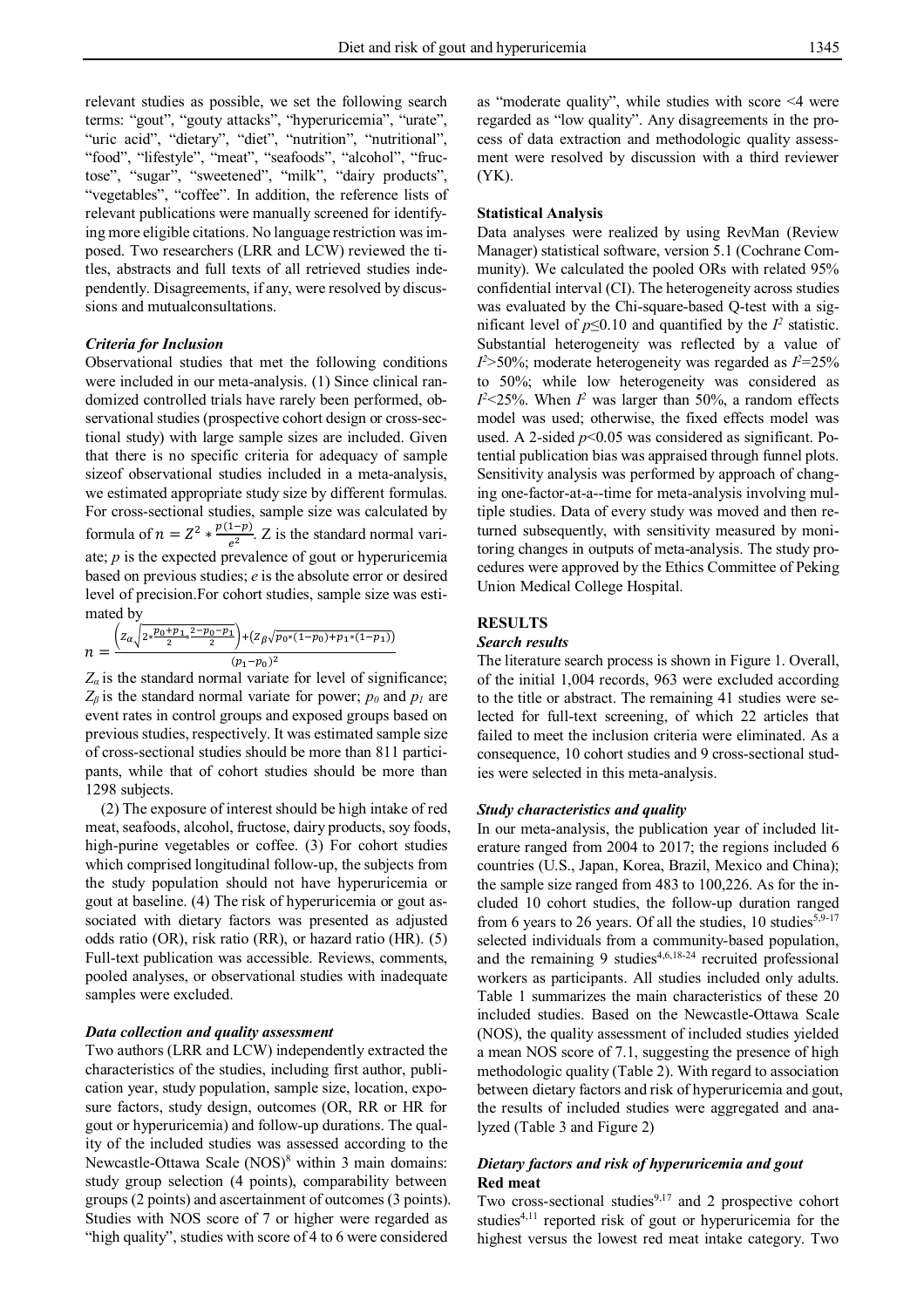

**Figure 1**. Flow diagram for inclusion of studies.

studies<sup>4,11</sup> were related to gout, and the other 2 studies<sup>9,17</sup> were about hyperuricemia. There was no heterogeneity across the included studies ( $p=0.88$ ,  $l^2=0$ %). Data pooling under a fixed-effect model revealed that high intake of red meat was associated with a significant increased risk of incident gout and hyperuricemia, respectively (Figure 2-A, Table 3).

### **Seafoods**

Choi,<sup>4</sup> Villegas,<sup>9</sup> Poletto<sup>17</sup>and Teng<sup>11</sup> also referred to the risk of gout or hyperuricemia for the highest versus the lowest seafoods intake, with 2 studies $4,11$  focusing on gout and remaining 2 studies<sup>9,17</sup> about hyperuricemia. Data pooling under a random-effects model demonstrated that high intake of seafoods pertains to increased risk of gout and hyperuricemia (Figure 2-B, Table 3). There was substantial heterogeneity across the 2 studies referring to risk of gout  $(p=0.06, I^2=73\%)$ , which might be explained by ethnic difference, given the fact that one study<sup>4</sup> was performed in the USA whereas the other in Singapore.<sup>9</sup> However, the sensitivity analyses showed that exclusion of anyone of the 2 studies did not change our result.

### **Alcohol**

Three cross-sectional studies $10,17,21$  and 4 prospective cohort studies<sup>5,18-20</sup> reported the OR or RR for the prevalence of gout and hyperuricemia in population with large consumption of alcohol. Choi<sup>5</sup> focused on the risk of gout, while the other studies were related to the risk of hyperuricemia. The studies were performed in America, Korea, China and Japan. There was significant heterogeneity across the studies  $(p<0.00001, I<sup>2</sup>=91%)$ . Data pooling under a random-effects model confirmed that alcohol consumption is positively associated to increased risk of gout and hyperuricemia (Figure 2-C, Table 3). Sensitivity analysis indicated ethnic origin might have interaction with the

aggregated ORs, which may account for the heterogeneity. In the subgroup analysis by ethnicity, the ORs of gout and hyperuricemia were 2.48 (95% CI 1.22-5.03, *p*=0.01), 2.48 (95% CI 2.18-2.83, *p*<0.00001), 1.27 (95% CI 1.13-1.43, *p*<0.0001) and 2.58 (95% CI 1.81-3.66, *p*<0.00001) for Chinese, Japanese, Koreans, and Americans, respectively (*p* for subgroup difference<0.00001, *I <sup>2</sup>*=91%).

### **Sweetened soft drinks or fructose**

Four cross-sectional studies<sup>10,12,13,23</sup> and 2 cohort studies<sup>6,22</sup> reported the ORs of the prevalence of gout or hyperuricemia. The included studies originated from Singapore, Korea, America and Mexico, with 2 studies<sup>6,22</sup> about gout and 4 studies<sup>10,12,13,23</sup> about hyperuricemia. No heterogeneity was observed among the included studies (*p*=0.27,  $I^2$ =21%). Data pooling and subgroup analysis under a fixed-effects model revealed that high intake of fructose or sweetened soft drinks was associated with increased risk of incident gout or hyperuricemia (Figure 2-D, Table 3).

### **Dairy products**

One cross-sectional<sup>17</sup> studies and 2 cohort studies<sup>4,11</sup> performed separately in America, Brazil and Singapore were included in the meta-analysis. Of these studies,  $2$  studies<sup>4,11</sup> were related to gout while the other  $1$  study<sup>17</sup> focused on hyperuricemia. Because of significant heterogeneity across the studies (*p*<0.00001, *I 2*=94%), data pooling under a random-effects model was conducted. As the result, inverse association between dairy product consumption and risk of hyperuricemia was proved, while correlation between dairy product intake and gout risk was not found (Figure 2-E, Table 3). After we excluded the study  $11$  with participants having generally lower milk ingestion, the risk of gout in subjects with substantial dairy product consumption (OR, 0.56 (95% CI 0.44-0.70); *p*<0.00001) was modified and the heterogeneity across the studies disappeared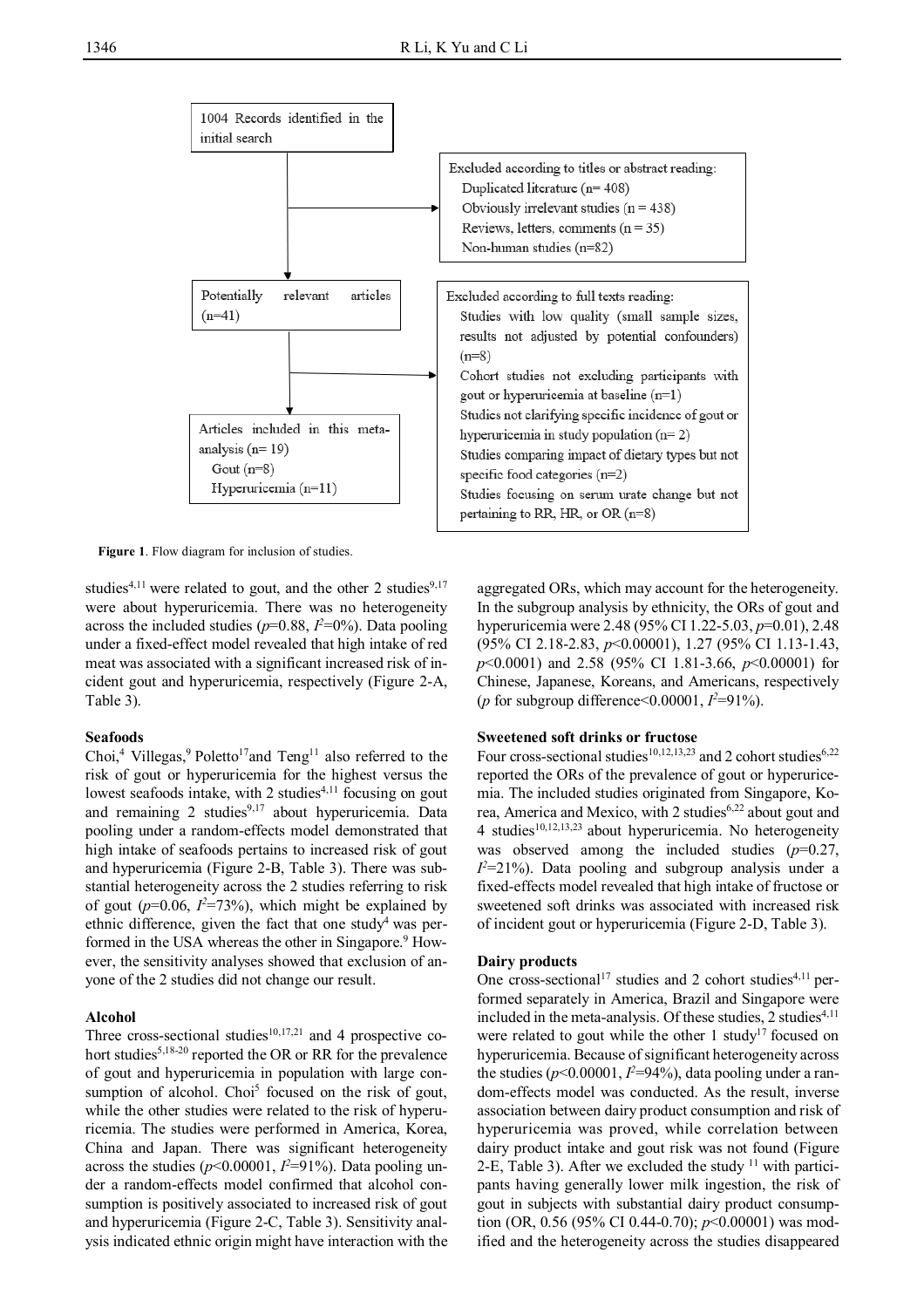| <b>Table 1.</b> General characteristics of included studies |  |
|-------------------------------------------------------------|--|
|-------------------------------------------------------------|--|

| First author,<br>publication year | Study design    | Location;<br>population source        | Dietary exposure                                   | Male<br>(%) | Age<br>(years) | Sample size; no.<br>of cases of gout<br>or HUA | Follow-up<br>(years) | Exposure measures and definitions                                                 | OR, RR or HR for<br>risk of HUA or<br>gout (95%CI) |
|-----------------------------------|-----------------|---------------------------------------|----------------------------------------------------|-------------|----------------|------------------------------------------------|----------------------|-----------------------------------------------------------------------------------|----------------------------------------------------|
| Choi, $20044$                     | cohort          | America; health<br>professional work- | Red meat, sea-<br>foods, dairy prod-               | 100         | 40-75          | 47, 150; 730<br>(gout cases)                   | $\overline{12}$      | The highest quintile of red meat intake<br>vs the lowest quintile                 | $1.41(1.07-1.86)$                                  |
|                                   |                 | ers                                   | ucts, purine-rich<br>vegetables                    |             |                |                                                |                      | The highest quintile of sea food intake<br>vs the lowest quintile                 | $1.51(1.17-1.95)$                                  |
|                                   |                 |                                       |                                                    |             |                |                                                |                      | The highest quintile of dairy products<br>intake vs the lowest quintile           | $0.56(0.42-0.74)$                                  |
|                                   |                 |                                       |                                                    |             |                |                                                |                      | The highest quintile of purine-rich veg-<br>etables intake vs the lowest quintile | $0.96(0.74-1.24)$                                  |
| Poletto, 2011 <sup>17</sup>       | Cross-sectional | Brazil; Japanese-<br>Brazilian commu- | Alcohol, red meat,<br>fish, dairy product          | 46.2        | $\geq 30$      | 1,330; 470<br>(HUA cases)                      | <b>NA</b>            | The highest tertile of alcohol intake vs<br>the lowest tertile                    | $1.56(1.26-1.92)$                                  |
|                                   |                 | nity                                  |                                                    |             |                |                                                |                      | The highest tertile of red meat intake<br>vs the lowest tertile                   | $1.13(0.90-1.42)$                                  |
|                                   |                 |                                       |                                                    |             |                |                                                |                      | The highest tertile of fish intake vs the<br>lowest tertile                       | $1.18(0.93-1.48)$                                  |
|                                   |                 |                                       |                                                    |             |                |                                                |                      | The highest tertile of dairy products in-<br>take vs the lowest tertile           | $0.64(0.51-0.81)$                                  |
| Villegas, 2012 <sup>9</sup>       | Cross-sectional | China; community                      | Animal protein,<br>vegetable protein,              | 100         | 40-74          | 3, 978; 996<br>(HUA cases)                     | <b>NA</b>            | The highest quintile of red meat intake<br>vs the lowest quintile                 | $1.29(0.99-1.69)$                                  |
|                                   |                 |                                       | seafoods, red meat,<br>purine-rich vegeta-<br>bles |             |                |                                                |                      | The highest quintile of sea food intake<br>vs the lowest quintile                 | $1.56(1.20-2.02)$                                  |
|                                   |                 |                                       |                                                    |             |                |                                                |                      | The highest quintile of purine-rich veg-<br>etables intake vs the lowest quintile | $1.14(0.89-1.48)$                                  |
| Teng, 2013 <sup>10</sup>          | Cross-sectional | Singapore; Chinese<br>community       | Alcohol, coffee,<br>soda                           | 44          | 45-74          | 483; 171 (HUA<br>cases)                        | NA                   | The heaviest alcohol intake vs no alco-<br>hol intake                             | $4.83(1.10-21.2)$                                  |
|                                   |                 |                                       |                                                    |             |                |                                                |                      | The heaviest coffee intake vs no coffee<br>intake                                 | $0.93(0.49-1.76)$                                  |
|                                   |                 |                                       |                                                    |             |                |                                                |                      | The heaviest soda intake vs no soda in-<br>take                                   | $1.51(0.30-7.72)$                                  |
| Teng, 2015 <sup>11</sup>          | Cohort          | Singapore; Chinese<br>community       | Soy foods, non-soy<br>legumes, red meat,           | 42.5        | 45-74          | 51,114; 2,167<br>(gout cases)                  | $11.1 \pm 3.7$       | The highest quartile of soy foods in-<br>take vs the lowest quartile              | $0.86(0.75-0.98)$                                  |
|                                   |                 |                                       | fish and shellfish,<br>dairy products              |             |                |                                                |                      | The highest quartile of non-soy leg-<br>umes intake vs the lowest quartile        | $0.83(0.73-0.95)$                                  |
|                                   |                 |                                       |                                                    |             |                |                                                |                      | The highest quartile of red meat intake<br>vs the lowest quartile                 | 1.08 (0.94-1.24)                                   |
|                                   |                 |                                       |                                                    |             |                |                                                |                      | The highest quartile of fish and shell-<br>fish intake vs the lowest quartile     | $1.16(1.02-1.32)$                                  |
|                                   |                 |                                       |                                                    |             |                |                                                |                      | The highest quartile of dairy products<br>intake vs the lowest quartile           | $0.99(0.87-1.13)$                                  |

HUA: hyperuricemia.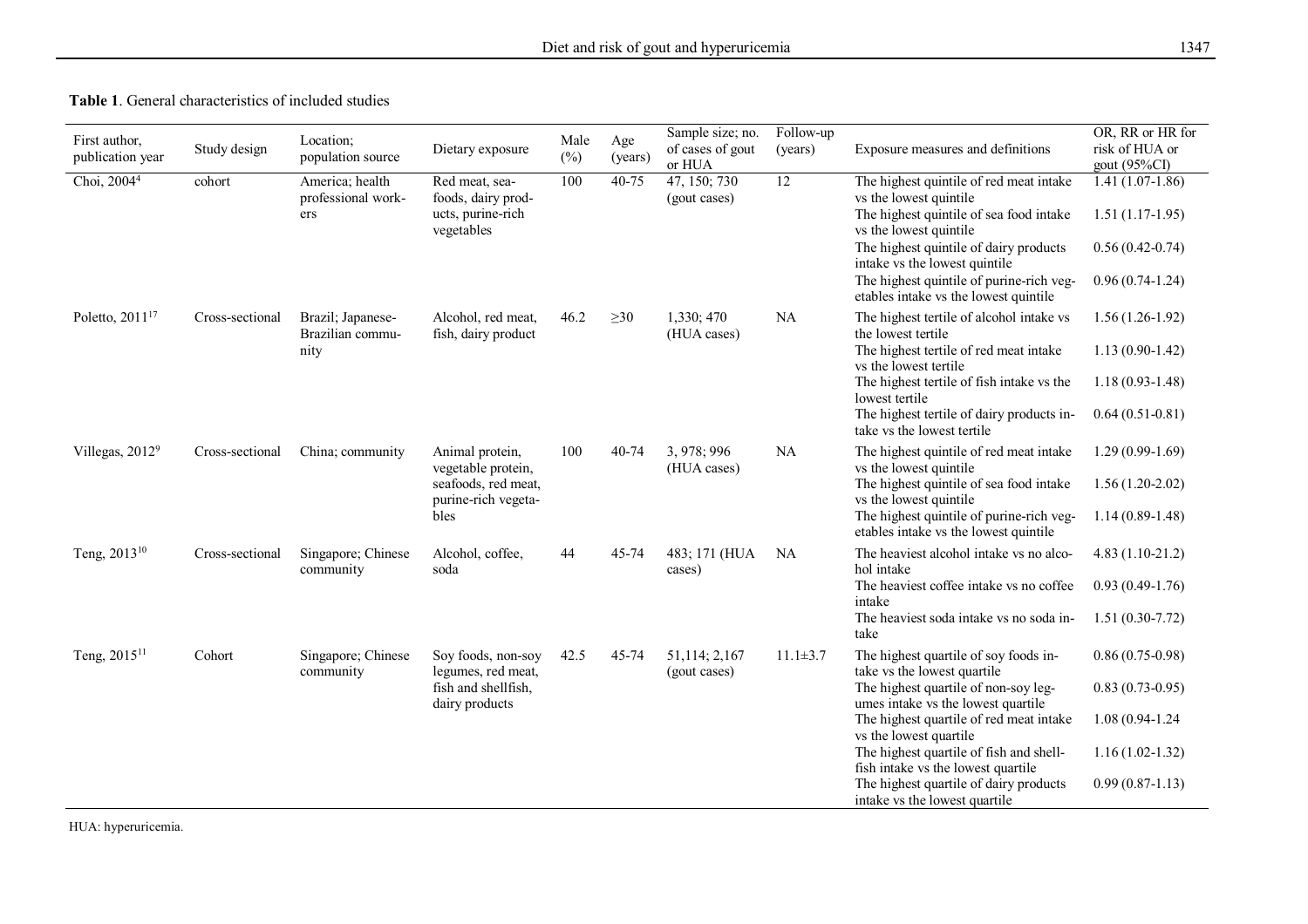**Table 1**. General characteristics of included studies (cont.)

| First author,<br>publication year | Study design    | Location;<br>population source               | Dietary exposure                   | Male<br>$(\%)$ | Age<br>(years)  | Sample size;<br>no. of cases<br>of gout or<br><b>HUA</b> | Follow-up<br>(years) | Exposure measures and definitions                                                                                               | OR, RR or HR<br>for risk of HUA<br>or gout $(95\%CI)$ |
|-----------------------------------|-----------------|----------------------------------------------|------------------------------------|----------------|-----------------|----------------------------------------------------------|----------------------|---------------------------------------------------------------------------------------------------------------------------------|-------------------------------------------------------|
| Choi, $20045$                     | Cohort          | America; commu-<br>nity                      | Alcohol                            | 100            | $40 - 75$       | 47,150;<br>$730$ (gout<br>cases)                         | 12                   | Alcohol intake $\geq 50$ g / day                                                                                                | RR for risk of<br>gout: 2.53 (1.73-<br>3.70           |
| Nakamura,<br>2012 <sup>18</sup>   | Cohort          | Japan; professional<br>workers               | Alcohol                            | 100            | $38.5 \pm 9.6$  | 3,310; 529<br>(HUA cases)                                | 6                    | Alcohol intake $\geq$ 30 g / day                                                                                                | $1.98(1.40-2.80)$                                     |
| Ryu, 2012 <sup>19</sup>           | Cohort          | Korea; professional<br>workers               | Alcohol                            | 100            | 30-59           | 10,802;<br>2,496 (HUA<br>cases)                          | 7                    | Alcohol intake $\geq$ 20 g / day                                                                                                | $1.20(1.08-1.34)$                                     |
| Makinouchi,<br>2016 <sup>20</sup> | Cohort          | Japan; professional<br>workers               | Alcohol                            | 100            | $42.9 \pm 12.0$ | 8,097; 1,907<br>(HUA cases)                              | 8                    | An increase in alcohol consumption per<br>$22 \frac{g}{day}$                                                                    | $1.29(1.22 - 1.36)$                                   |
| Cui, $2017^{21}$                  | Cross-sectional | China; professional<br>employees             | Alcohol                            | 79.9           | 18-97           | 100,226;<br>8,289 (HUA<br>cases)                         | NA                   | Alcohol intake $\geq 50$ g / day (for men)                                                                                      | $1.380(1.32-1.44)$                                    |
|                                   |                 |                                              |                                    |                |                 |                                                          |                      | Alcohol intake $\geq 50$ g / day (for women)                                                                                    | $1.265(1.01-1.58)$                                    |
| Choi, 2008 <sup>6</sup>           | Cohort          | America; health<br>professional work-<br>ers | Sweetened soft<br>drinks, fructose | 100            | $40 - 75$       | 46, 393; 755<br>(gout cases)                             | 12                   | The highest quintile of total fructose in-<br>take vs the lowest quintile                                                       | $1.81(1.31-2.50)$                                     |
|                                   |                 |                                              |                                    |                |                 |                                                          |                      | Sugar sweetened soft drink intake $\geq$ 2<br>servings / day                                                                    | $1.85(1.08-3.16)$                                     |
| Choi, 2008 <sup>12</sup>          | Cross-sectional | America: urban<br>community                  | Sweetened soft<br>drinks           | 46.79          | $\geq$ 20       | 14,761;<br>2,657 (HUA<br>cases)                          | NA                   | Sugar-sweetened soft drink intake $\geq 4$<br>servings / day                                                                    | OR for risk of<br><b>HUA</b> : 1.82                   |
| Choi, $2010^{22}$                 | Cohort          | America; regis-<br>tered nurses              | Sweetened soft<br>drinks           | $\overline{0}$ | $30 - 55$       | 78, 906; 778<br>(gout cases)                             | 22                   | The highest quintile of free fructose in-<br>take vs. the lowest quintile<br>Sugar-sweetened soda intake ≥2 serv-<br>ings / day | $1.43(1.09-1.88)$<br>$2.39(1.34-4.26)$                |
| Bae, 2014 <sup>13</sup>           | Cross-sectional | Korea; rural com-<br>munity                  | Sugar-sweetened<br>soft drinks     | 37.9           | $\geq 40$       | 9,400; 1,021<br>(HUA cases)                              | <b>NA</b>            | The highest quintile of soft drink intake<br>vs. the lowest quintile (for men)                                                  | $1.35(1.07-1.71)$                                     |
|                                   |                 |                                              |                                    |                |                 |                                                          |                      | The highest quintile of soft drink intake<br>vs. the lowest quintile (for women)                                                | $1.40(1.03-1.90)$                                     |
| Meneses-Leon,<br>$2014^{23}$      | Cross-sectional | Mexico; health<br>workers                    | Sweetened bever-<br>age            | 29.2           | 18-70           | 8,514; 1,057<br>(HUA cases)                              | <b>NA</b>            | Sweetened beverage intake $\geq$ 3 servings<br>$/$ day (for men)                                                                | $2.40(1.63-3.53)$                                     |
|                                   |                 |                                              |                                    |                |                 |                                                          |                      | Sweetened beverage intake $\geq$ 3 servings<br>$/$ day (for women)                                                              | $1.32(1.02 - 1.71)$                                   |
| Choi, 2007 <sup>14</sup>          | Cohort          | America; commu-<br>nity                      | Coffee                             | 100            | 40-75           | 45, 869; 757<br>(gout cases)                             | 12                   | Total coffee intake ≥6 cups / day                                                                                               | $0.41(0.19-0.88)$                                     |
|                                   |                 |                                              |                                    |                |                 |                                                          |                      | Decaffeinated coffee intake ≥4 cups /<br>dav                                                                                    | $0.73(0.46 - 1.17)$                                   |

HUA: hyperuricemia.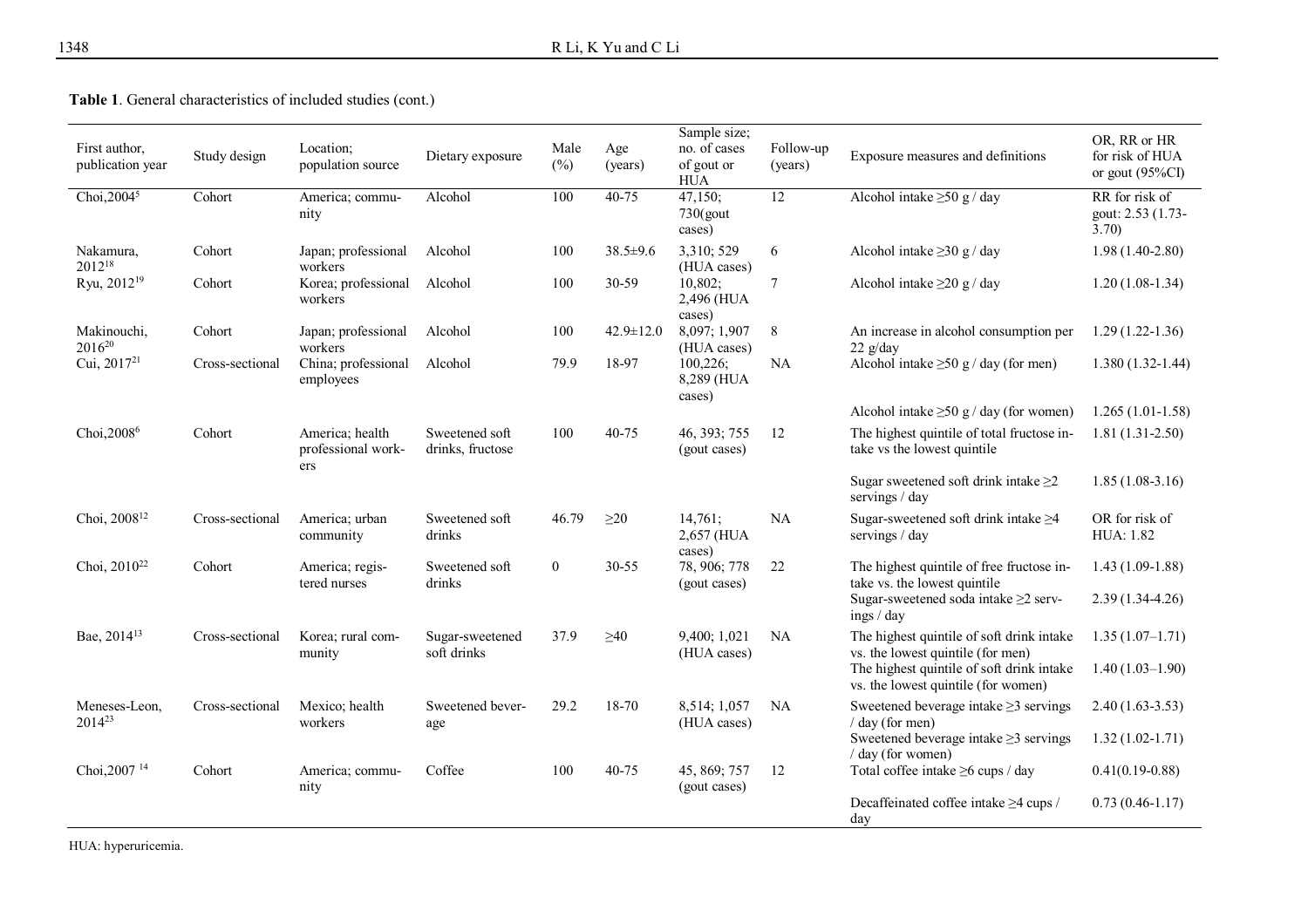| First author,<br>publication year | Study design    | Location;<br>population source | Dietary exposure | Male<br>$(\%)$ | Age<br>(years) | Sample size; no.<br>of cases of gout<br>or HUA | Follow-up<br>(years) | Exposure measures and def-<br>initions                                                                                                                             | OR, RR or HR for<br>risk of HUA or gout<br>$(95\%CI)$ |
|-----------------------------------|-----------------|--------------------------------|------------------|----------------|----------------|------------------------------------------------|----------------------|--------------------------------------------------------------------------------------------------------------------------------------------------------------------|-------------------------------------------------------|
| Choi, $2010^{24}$                 | cohort          | America; registered<br>nurses  | Coffee           | $\overline{0}$ | $30 - 55$      | 89, 433; 896<br>(gout cases)                   | 26                   | Total coffee intake $\geq$ 4 cups<br>day<br>Decaffeinated coffee intake<br>$>1$ cup / day                                                                          | $0.43(0.30-0.61)$<br>$0.77(0.63-0.95)$                |
| Pham, $2010^{15}$                 | Cross-sectional | Japan; community               | Coffee           | 49.88          | 49-76          | 11,662; 1,020<br>(HUA cases)                   | <b>NA</b>            | Coffee intake $\geq$ 7 cups / day<br>in men<br>Coffee intake $\geq$ 4 cups / day<br>in women                                                                       | $0.71(0.39-1.30)$<br>$1.30(0.50-3.38)$                |
| Bae, 2015 <sup>16</sup>           | Cross-sectional | Korea: rural com-<br>munity    | Coffee           | 37.9           | $\geq 40$      | 9,400; 1021<br>(HUA cases)                     | <b>NA</b>            | The highest quintile of cof-<br>fee intake vs the lowest<br>quintile (for men)<br>The highest quintile of cof-<br>fee intake vs the lowest<br>quintile (for women) | $0.92(0.47-1.83)$<br>$1.57(0.76 - 3.27)$              |

### **Table 1**. General characteristics of included studies (cont.)

HUA: hyperuricemia.

| Included studies                 | The selection of the study groups | The comparability of the groups | The ascertainment of exposure or outcome of interest | Total score |
|----------------------------------|-----------------------------------|---------------------------------|------------------------------------------------------|-------------|
| Choi, $20044$                    |                                   |                                 |                                                      |             |
| Poletto, 2011 <sup>17</sup>      |                                   |                                 |                                                      |             |
| Villegas, 2012 <sup>9</sup>      |                                   |                                 |                                                      |             |
| Teng, 2013 <sup>10</sup>         |                                   |                                 |                                                      |             |
| Teng, 2015 <sup>11</sup>         |                                   |                                 |                                                      |             |
| Choi, $20045$                    |                                   |                                 |                                                      |             |
| Nakamura, 2012 <sup>18</sup>     |                                   |                                 |                                                      |             |
| Ryu, 2012 <sup>19</sup>          |                                   |                                 |                                                      |             |
| Makinouchi, 2016 <sup>20</sup>   |                                   |                                 |                                                      |             |
| Cui, $2017^{21}$                 |                                   |                                 |                                                      |             |
| Choi, 2008 <sup>6</sup>          |                                   |                                 |                                                      |             |
| Choi, 2008 <sup>12</sup>         |                                   |                                 |                                                      |             |
| Choi, 2010 <sup>22</sup>         |                                   |                                 |                                                      |             |
| Bae, 2014 <sup>13</sup>          |                                   |                                 |                                                      |             |
| Meneses-Leon, 2014 <sup>23</sup> |                                   |                                 |                                                      |             |
| Choi, 2007 <sup>14</sup>         |                                   |                                 |                                                      |             |
| Choi, 2010 <sup>24</sup>         |                                   |                                 |                                                      |             |
| Pham, 2010 <sup>15</sup>         |                                   |                                 |                                                      |             |
| Bae, 2015 <sup>16</sup>          |                                   |                                 |                                                      |             |

### **Table 2**. The quality assessment of included studies by Newcastle-Ottawa Scale (NOS)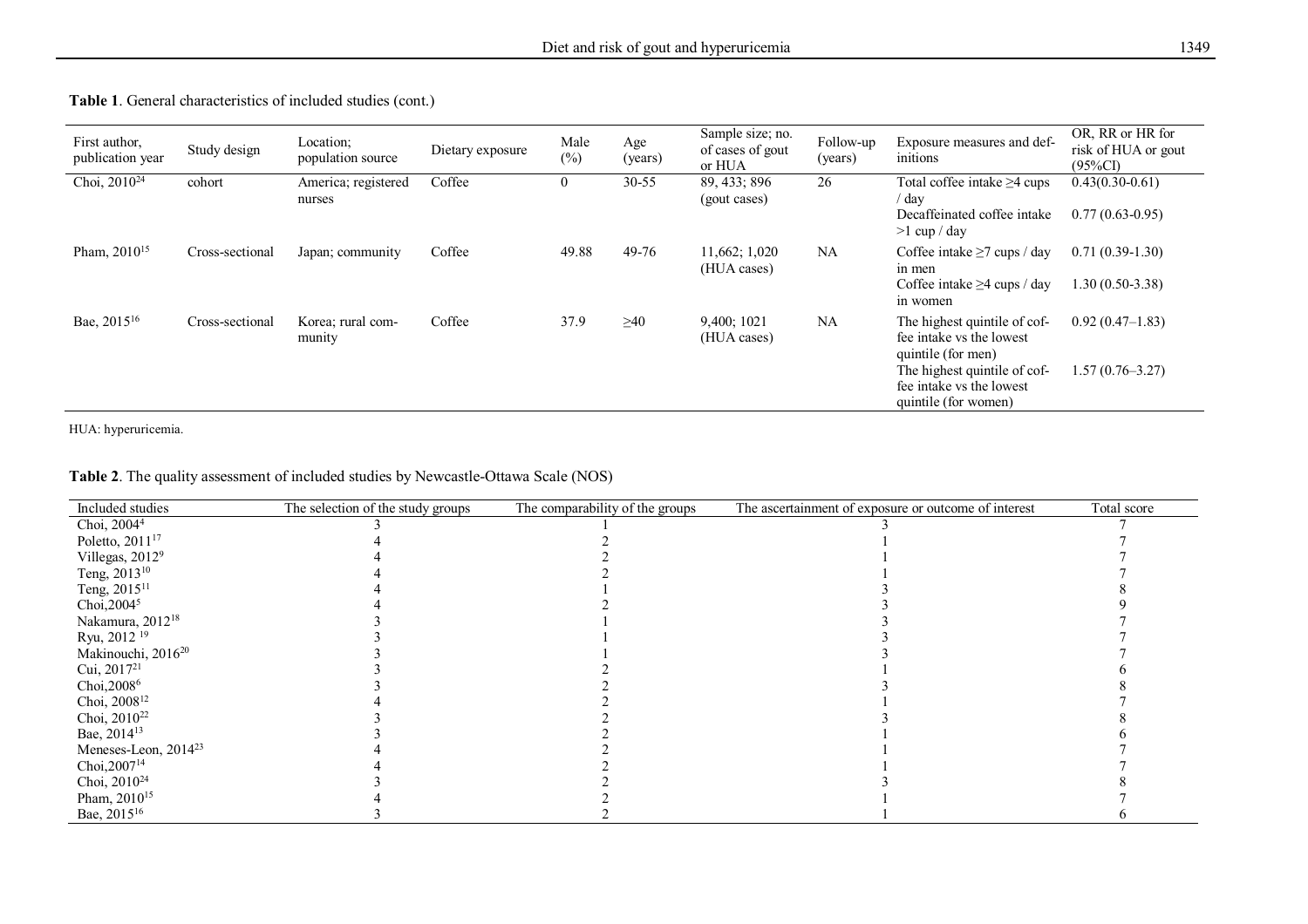$(p=0.55, I<sup>2</sup>=0%)$ . Other variables, such as population size, ethnicity or region, had no interaction with the aggregated ORs.

### **Purine-rich vegetables**

One cross-sectional studies<sup>9</sup> and 2 cohort studies<sup>4,11</sup> were included. All were related to purine-rich vegetables. Two studies<sup>4,11</sup> concerned the risk of gout, and the remaining one<sup>9</sup> referred to hyperuricemia. According to data pooling under a random-effects model and subgroup analysis, purine-rich vegetable intake is negatively associated with gout risk (Figure 2-F, Table 3).

### **Soy foods**

One cross-sectional study<sup>9</sup> and 1 cohort study<sup>11</sup> were included. One<sup>11</sup> referred to the risk of gout, and the other<sup>9</sup>was related to the risk hyperuricemia as for consumption of large amounts of soy foods. Since there was considerable heterogeneity among the included studies (*p*=0.13,  $I<sup>2</sup>=56%$ ), data pooling under a random-effects model was conducted, showing higher consumption of soy foods was related with lower risk of hyperuricemia and gout (Figure 2-G, Table 3).

### **Coffee**

Two prospective cohort studies $14,24$  and 3 cross-sectional studies<sup>10,15,16</sup> reported ORs of the risk of gout or hyperuricemia for the highest versus lowest coffee consumption category. Two studies<sup>14,24</sup> were about the risk of gout, while the remaining 3 referred to hyperuricemia. Data aggregation under a random-effects model was performed and found coffee intake was negatively associated with risk of gout whereas had no interaction on hyperuricemia risk (Figure 2-H, Table 3). Subsequently, the data about men and women of all the included studies was extracted separately into this meta-analysis. In the subgroup analysis, substantial coffee consumption was testified to be related with reduced risk of gout, without significant difference between women and men (men: OR, 0.54; 95% CI 0.40- 0.74, *p*=0.0001; women: OR, 0.43; 95% CI 0.34-0.53,  $p$ <0.00001; *p* for subgroup difference =0.20,  $I^2$ =38.4%). Meanwhile, significant distinction was revealed in ORs for the risk of hyperuricemia in men and women. Coffee intake had no correlation with the risk of hyperuricemia in men, whereas seemed positively associated with risk of hyperuricemia in women (women: OR, 1.58; 95% CI 1.16- 2.16, *p*=0.004; men: OR, 0.76; 95% CI 0.55-1.06, *p*=0.11; *p* for subgroup difference < 0.0001).

### **Sensitivity analysis and publication bias**

The influence of each included study on the pooled risk estimate was assessed by repeating the meta-analysis after omitting each study in turn, showing that no single study significantly affected our final conclusion. As for all comparisons of the included study outcomes, the funnel plots were visually symmetrical, suggesting the absence of publication bias.

### **DISCUSSION**

It has been accepted by many researchers that dietary modification has been an effective strategy for prevention and management for gout or hyperuricemia. Moreover, specific suggestions on diet and lifestyle choices for gout or hyperuricemia patients have been recommended by clinical guidelines.25,26 This present work pooling all eligible cohort studies and cross-sectional studies, evaluated association of consumption of red meat, seafoods, alcohol, fructose, vegetables, dairy products, soy foods and coffee with risk of gout and hyperuricemia.

### *Effect of red meat, seafoods, fructose and alcohol*

Owing to high purines content, substantial consumption of red meat and seafoods has been confirmed by a number of studies to be positively correlated with development of hyperuricemia and gout flares.<sup>27</sup> Fructose, a major constituent of high-fructose corn syrup in sugar-sweetened beverages, can also facilitate ATP depletion through phosphorylation and result in an elevation of circulating uric acid level. A recent meta-analysis<sup>28</sup> including 2 prospective cohort studies has verified the effect of fructose on increasing vulnerability to gout and hyperuricemia. Alcohol intake was also regarded as one of important precipitating factors for development or exacerbation of hyperuricemia and gout. Ethanol ingestion has been proven to increase uric acid production by ATP degradation to AMP; furthermore, dehydration and metabolic acidosis associated with alcoholism might contribute to decreased urinary excretion of urate.<sup>29</sup> Along the line, a number of observational studies as well as a meta-analysis<sup>30</sup> has suggested that substantial alcohol consumption may significantly predispose people to gout and hyperuricemia. Based on this published evidence, American College of Rheumatology has recommended patients with gout or hyperuricemia to avoid or limit high-purine organ meat, seafood, alcohol, high fructose corn syrup-sweetened beverages or foods.<sup>26</sup> In accordance with the previous literature, our work demonstrated significant influence of meat, seafood, alcohol and fructose in increasing susceptibility to gout and hyperuricemia.

### *Effect of dairy products*

It has been pointed out by literature that urinary excretion of uric acid and xanthine was increased after ingestion of dairy products.<sup>31</sup> Low purine content of milk, in combination with the uricosuric effect of casein, whey protein and calcium in milk may lead to decreased urate concentration. Some cross-sectional studies and intervention studies have observed this urate-lowering effect of dairy products.<sup>31,32</sup> A randomized clinical trial $31$  testified that skim milk powder (SMP) enriched with glycomacropeptide (GMP) and G600, standard SMP and lactose powder could all significantly lower serum urate levels, alleviate gouty arthralgia, and reduce the frequency of gout flares over a three-month period. After adjusting the confounder of volume of milk intake per day, this meta-analysis demonstrated the negative association between dairy products and risk of gout and hyperuricemia.

### *Effect of high-purine vegetables*

As was reported by population-based epidemiological studies, substantial vegetable intake contributed to lower serum urate level.<sup>27,33</sup> However, as for purine-rich vegetables (cauliflower, spinach, peas, beans, mushrooms, lentil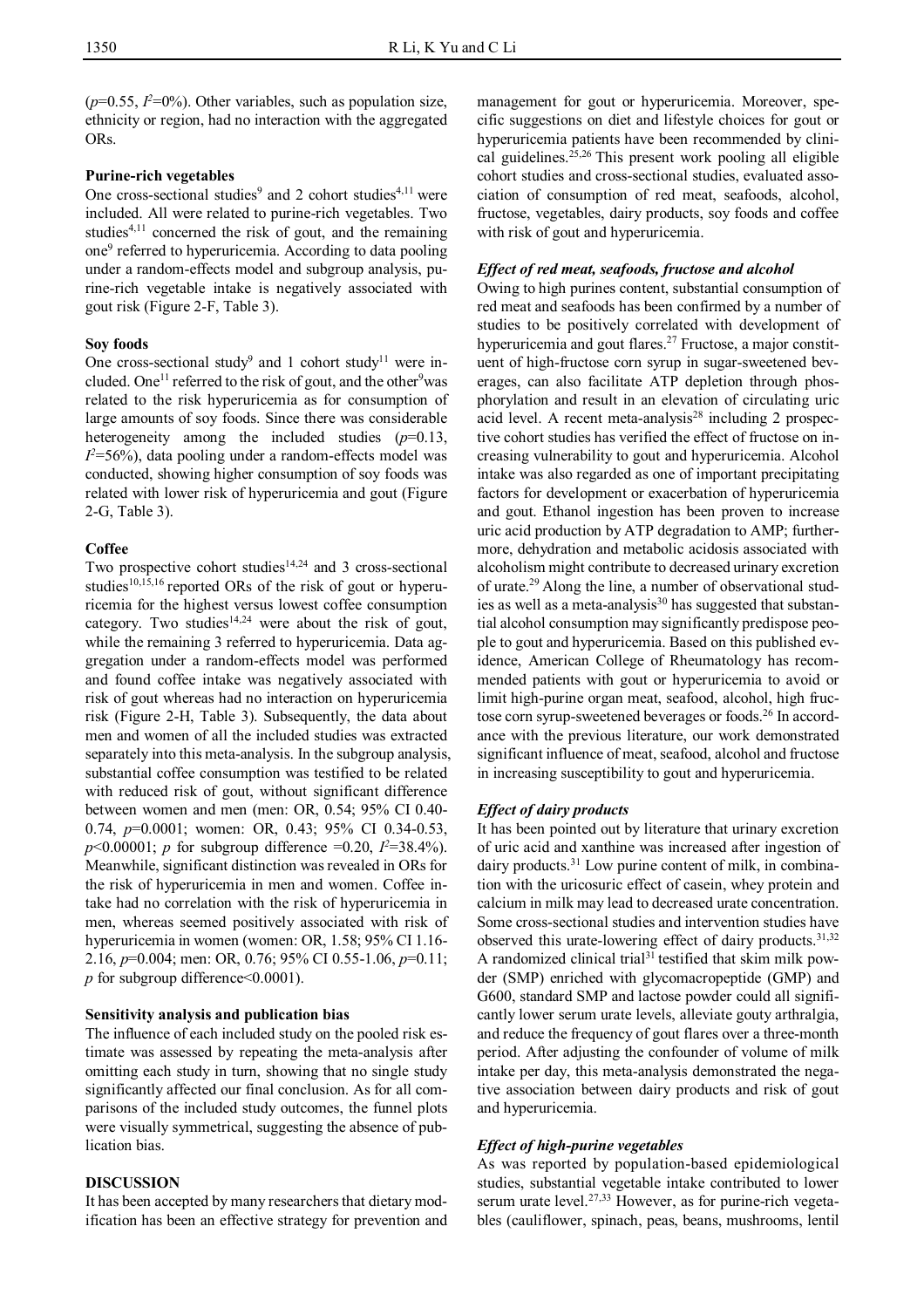|                 |                     | Risk of gout |                             |                                |                   | Risk of HUA | Overall risk of gout and HUA |                                      |                   |           |
|-----------------|---------------------|--------------|-----------------------------|--------------------------------|-------------------|-------------|------------------------------|--------------------------------------|-------------------|-----------|
| Dietary factors | OR (95% CI)         |              | No. of<br>pooled<br>studies | <i>p</i> for<br>heterogeneity; | OR (95% CI)       |             | No. of<br>pooled<br>studies  | <i>p</i> for<br>heterogeneity; $I^2$ | OR (95% CI)       |           |
| Red meat        | 1.29 (1.16-1.44)    | < 0.00001    |                             | $0.49:0\%$                     | $1.24(1.04-1.48)$ | 0.01        |                              | $0.80:0\%$                           | $1.28(1.17-1.40)$ | < 0.00001 |
| Seafoods        | 1.31 (1.01-1.68)    | 0.04         |                             | 0.06;73%                       | 1.47 (1.16-1.86)  | 0.001       |                              | $0.20:40\%$                          | $1.37(1.15-1.63)$ | 0.0005    |
| Alcohol         | $2.58(1.81-3.66)$   | < 0.00001    |                             | NA                             | $2.06(1.60-2.67)$ | < 0.00001   | $\sigma$                     | $\leq 0.00001$ : 93%                 | $2.12(1.68-2.69)$ | < 0.00001 |
| Fructose        | $2.14(1.65 - 2.78)$ | < 0.00001    |                             | $0.35:0\%$                     | 1.85 (1.66-2.07)  | < 0.00001   | 4                            | $0.23:31\%$                          | $1.89(1.70-2.09)$ | < 0.00001 |
| Dairy products  | $0.75(0.42-1.32)$   | 0.31         |                             | $\leq 0.0001$ : 95%            | $0.50(0.37-0.66)$ | < 0.00001   |                              | <b>NA</b>                            | $0.66(0.41-1.06)$ | 0.08      |
| Vegetable       | $0.86(0.75-0.98)$   | 0.02         |                             | $0.37:19\%$                    | $1.10(0.88-1.39)$ | 0.39        |                              | NA                                   | $0.94(0.78-1.12)$ | 0.48      |
| Soy foods       | $0.85(0.76-0.96)$   | 0.01         |                             | NA                             | $0.70(0.56-0.88)$ | 0.002       |                              | NA                                   | $0.79(0.66-0.95)$ | 0.01      |
| Coffee          | $0.47(0.37-0.59)$   | < 0.00001    |                             | 0.2; 39%                       | $0.96(0.76-1.22)$ | 0.75        |                              | $0.12:52\%$                          | $0.72(0.48-1.08)$ | 0.11      |

**Table 3**. The association of various dietary factors with risk of gout and hyperuricemia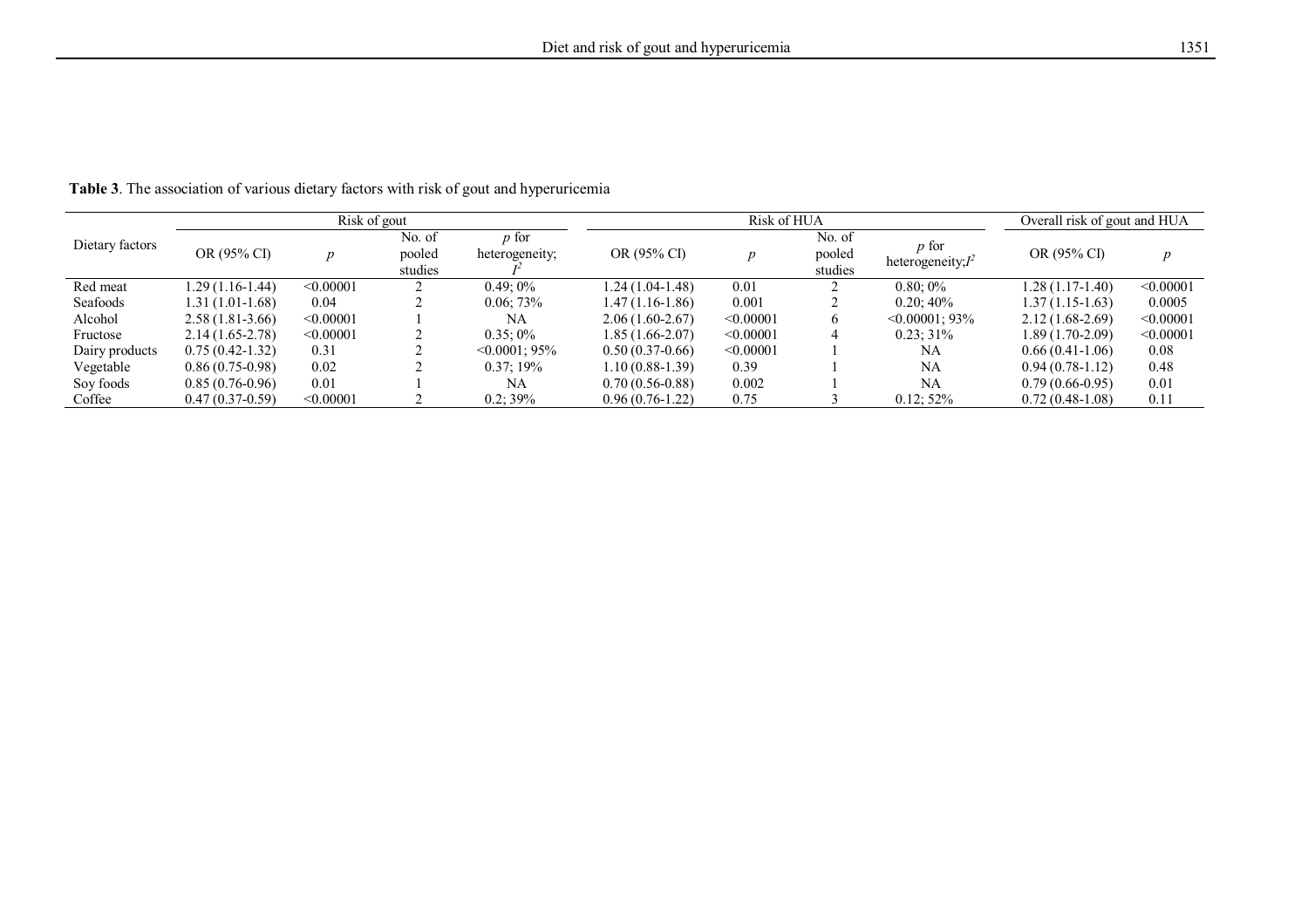|                                                                                      | <b>Highest meat intake</b> |       | Lowest meat intake |       |              | <b>Odds Ratio</b>               | <b>Odds Ratio</b>                          |
|--------------------------------------------------------------------------------------|----------------------------|-------|--------------------|-------|--------------|---------------------------------|--------------------------------------------|
| <b>Study or Subgroup</b>                                                             | <b>Events</b>              | Total | <b>Events</b>      |       |              | Total Weight M-H, Fixed, 95% Cl | M-H, Fixed, 95% CI                         |
| 2.2.1 Gout risk                                                                      |                            |       |                    |       |              |                                 |                                            |
| Choi 2004 (4)                                                                        | 161                        | 9430  | 116                | 9430  | 14.5%        | 1.39 [1.10, 1.77]               |                                            |
| Teng 2015 (11)                                                                       | 594                        | 12779 | 473                | 12779 | 57.2%        | 1.27 [1.12, 1.43]               |                                            |
| Subtotal (95% CI)                                                                    |                            | 22209 |                    | 22209 | 71.7%        | 1.29 [1.16, 1.44]               |                                            |
| Total events                                                                         | 755                        |       | 589                |       |              |                                 |                                            |
| Heterogeneity: Chi <sup>2</sup> = 0.47, df = 1 (P = 0.49); $P = 0\%$                 |                            |       |                    |       |              |                                 |                                            |
| Test for overall effect: $Z = 4.60$ (P < 0.00001)                                    |                            |       |                    |       |              |                                 |                                            |
|                                                                                      |                            |       |                    |       |              |                                 |                                            |
| 2.2.2 HUA risk                                                                       |                            |       |                    |       |              |                                 |                                            |
| Poletto 2011 (17)                                                                    | 159                        | 423   | 142                | 427   | 11.2%        | 1.21 [0.91, 1.60]               |                                            |
| Villegas 2012 (9)                                                                    | 223                        | 796   | 187                | 796   | 17.1%        | 1.27 [1.01, 1.59]               |                                            |
| Subtotal (95% CI)                                                                    |                            | 1219  |                    | 1223  | 28.3%        | 1.24 [1.04, 1.48]               |                                            |
| Total events                                                                         | 382                        |       | 329                |       |              |                                 |                                            |
| Heterogeneity: Chi <sup>2</sup> = 0.07, df = 1 (P = 0.80); $P = 0\%$                 |                            |       |                    |       |              |                                 |                                            |
| Test for overall effect: $Z = 2.43$ (P = 0.01)                                       |                            |       |                    |       |              |                                 |                                            |
|                                                                                      |                            |       |                    |       |              |                                 |                                            |
| <b>Total (95% CI)</b>                                                                |                            | 23428 |                    |       | 23432 100.0% | 1.28 [1.17, 1.40]               |                                            |
| Total events                                                                         | 1137                       |       | 918                |       |              |                                 |                                            |
| Heterogeneity: Chi <sup>2</sup> = 0.68, df = 3 (P = 0.88); $P = 0\%$                 |                            |       |                    |       |              |                                 | 0.5<br>2<br>0.2<br>5.                      |
| Test for overall effect: $Z = 5.19$ (P < 0.00001)                                    |                            |       |                    |       |              |                                 | Favours meat intake Favours no meat intake |
| Test for subgroup differences: Chi <sup>2</sup> = 0.14, df = 1 (P = 0.71), $P = 0\%$ |                            |       |                    |       |              |                                 |                                            |

**2-B**

|                                                                                                                                                                                                                                                                                     | <b>Highest seafoods intake</b> |                    | Lowest seafoods intake |                    |                         | <b>Odds Ratio</b>                                           | <b>Odds Ratio</b>                                              |
|-------------------------------------------------------------------------------------------------------------------------------------------------------------------------------------------------------------------------------------------------------------------------------------|--------------------------------|--------------------|------------------------|--------------------|-------------------------|-------------------------------------------------------------|----------------------------------------------------------------|
| <b>Study or Subgroup</b>                                                                                                                                                                                                                                                            | Events                         | <b>Total</b>       | <b>Events</b>          |                    |                         | Total Weight M-H, Random, 95% CI                            | M-H, Random, 95% CI                                            |
| 3.4.1 Gout risk                                                                                                                                                                                                                                                                     |                                |                    |                        |                    |                         |                                                             |                                                                |
| Choi 2004 (4)                                                                                                                                                                                                                                                                       | 165                            | 9430               | 109                    | 9430               | 22.7%                   | 1.52 [1.19, 1.94]                                           |                                                                |
| Teng 2015 (11)                                                                                                                                                                                                                                                                      | 612                            | 12779              | 527                    | 12779              | 34.0%                   | 1.17 [1.04, 1.32]                                           |                                                                |
| Subtotal (95% CI)                                                                                                                                                                                                                                                                   |                                | 22209              |                        | 22209              | 56.7%                   | 1.31 [1.01, 1.68]                                           |                                                                |
| Total events                                                                                                                                                                                                                                                                        | 777                            |                    | 636                    |                    |                         |                                                             |                                                                |
| Heterogeneity: Tau <sup>2</sup> = 0.03; Chi <sup>2</sup> = 3.64, df = 1 (P = 0.06); P = 73%                                                                                                                                                                                         |                                |                    |                        |                    |                         |                                                             |                                                                |
| Test for overall effect: $Z = 2.05$ (P = 0.04)                                                                                                                                                                                                                                      |                                |                    |                        |                    |                         |                                                             |                                                                |
| 3.4.2 HUA risk<br>Poletto 2011 (17)<br>Villegas 2012 (9)<br>Subtotal (95% CI)<br>Total events<br>Heterogeneity: Tau <sup>2</sup> = 0.01; Chi <sup>2</sup> = 1.66, df = 1 (P = 0.20); l <sup>2</sup> = 40%<br>Test for overall effect: $Z = 3.22$ (P = 0.001)                        | 166<br>222<br>388              | 422<br>796<br>1218 | 142<br>152<br>294      | 424<br>796<br>1220 | 19.9%<br>23.4%<br>43.3% | 1.29 [0.97, 1.71]<br>1.64 [1.30, 2.07]<br>1.47 [1.16, 1.86] |                                                                |
| <b>Total (95% CI)</b><br>Total events<br>Heterogeneity: Tau <sup>2</sup> = 0.02; Chi <sup>2</sup> = 8.37, df = 3 (P = 0.04); $P = 64\%$<br>Test for overall effect: $Z = 3.50$ (P = 0.0005)<br>Test for subgroup differences: Chi <sup>2</sup> = 0.46, df = 1 (P = 0.50), $P = 0\%$ | 1165                           | 23427              | 930                    |                    | 23429 100.0%            | 1.37 [1.15, 1.63]                                           | 0.5<br>0.2<br>Favours seafood intake Favours no seafood intake |

**2-C**

|                                                                                                                               | <b>Highest alcohol intake</b> |              | No alcohol intake |       |              | <b>Odds Ratio</b>                | <b>Odds Ratio</b>                                         |  |  |
|-------------------------------------------------------------------------------------------------------------------------------|-------------------------------|--------------|-------------------|-------|--------------|----------------------------------|-----------------------------------------------------------|--|--|
| <b>Study or Subgroup</b>                                                                                                      | <b>Events</b>                 | <b>Total</b> | <b>Events</b>     |       |              | Total Weight M-H, Random, 95% CI | M-H, Random, 95% CI                                       |  |  |
| 4.3.1 HUA risk                                                                                                                |                               |              |                   |       |              |                                  |                                                           |  |  |
| Cui 2017 (21)                                                                                                                 | 2084                          | 17502        | 3642              | 57296 | 18.9%        | 1.99 [1.88, 2.11]                |                                                           |  |  |
| Makinouchi 2016 (20)                                                                                                          | 422                           | 1256         | 392               | 2419  | 17.6%        | 2.62 [2.23, 3.07]                |                                                           |  |  |
| Nakamura 2012 (18)                                                                                                            | 53                            | 213          | 108               | 855   | 13.0%        | 2.29 [1.58, 3.32]                |                                                           |  |  |
| Poletto 2011 (17)                                                                                                             | 137                           | 259          | 259               | 766   | 14.9%        | 2.20 [1.65, 2.93]                |                                                           |  |  |
| Ryu 2012 (19)                                                                                                                 | 509                           | 1952         | 1413              | 6508  | 18.3%        | 1.27 [1.13, 1.43]                |                                                           |  |  |
| Teng 2013 (10)                                                                                                                | 10                            | 15           | 122               | 397   | 3.7%         | 4.51 [1.51, 13.47]               |                                                           |  |  |
| Subtotal (95% CI)                                                                                                             |                               | 21197        |                   | 68241 | 86.6%        | 2.06 [1.60, 2.67]                |                                                           |  |  |
| Total events                                                                                                                  | 3215                          |              | 5936              |       |              |                                  |                                                           |  |  |
| Heterogeneity: Tau <sup>2</sup> = 0.08; Chi <sup>2</sup> = 67.70, df = 5 (P < 0.00001); $P = 93\%$                            |                               |              |                   |       |              |                                  |                                                           |  |  |
| Test for overall effect: $Z = 5.53$ (P < 0.00001)                                                                             |                               |              |                   |       |              |                                  |                                                           |  |  |
|                                                                                                                               |                               |              |                   |       |              |                                  |                                                           |  |  |
| 4.3.2 Gout risk                                                                                                               |                               |              |                   |       |              |                                  |                                                           |  |  |
| Choi 2004 (5)                                                                                                                 | 42                            | 1387         | 134               | 11196 | 13.4%        | 2.58 [1.81, 3.66]                |                                                           |  |  |
| Subtotal (95% CI)                                                                                                             |                               | 1387         |                   | 11196 | 13.4%        | 2.58 [1.81, 3.66]                |                                                           |  |  |
| Total events                                                                                                                  | 42                            |              | 134               |       |              |                                  |                                                           |  |  |
| Heterogeneity: Not applicable                                                                                                 |                               |              |                   |       |              |                                  |                                                           |  |  |
| Test for overall effect: $Z = 5.28$ (P < 0.00001)                                                                             |                               |              |                   |       |              |                                  |                                                           |  |  |
|                                                                                                                               |                               |              |                   |       |              |                                  |                                                           |  |  |
| <b>Total (95% CI)</b>                                                                                                         |                               | 22584        |                   |       | 79437 100.0% | 2.12 [1.68, 2.69]                |                                                           |  |  |
| <b>Total events</b>                                                                                                           | 3257                          |              | 6070              |       |              |                                  |                                                           |  |  |
| Heterogeneity: Tau <sup>2</sup> = 0.08; Chi <sup>2</sup> = 70.49, df = 6 (P < 0.00001); $P = 91\%$<br>0.5<br>0.2<br>ż.<br>n 1 |                               |              |                   |       |              |                                  |                                                           |  |  |
| Test for overall effect: $Z = 6.26$ (P < 0.00001)                                                                             |                               |              |                   |       |              |                                  | 10<br>Favours alcohol intake<br>Favours no alcohol intake |  |  |
| Test for subgroup differences: Chi <sup>2</sup> = 1.01, df = 1 (P = 0.32), $P = 0.9\%$                                        |                               |              |                   |       |              |                                  |                                                           |  |  |

**Figure 2**. Forest plots of effects of dietary preferences (red meat (2-A), seafoods (2-B), alcohol (2-C), fructose (2-D), dairy products (2-E), purine-rich vegetables (2-F), soy foods (2-G), coffee (2-H) on risk of having gout and hyperuricemia.

and so on), disagreement has existed. Some researchers have even suggested it be necessary for gout or hyperuricemia patients to avoid purine-rich vegetables. Nevertheless, contrary to the belief, our work verified that purine-rich vegetables intake was not correlated with gout risk, and further, was associated with lowered risk of hyperuricemia.

In agreement with our findings, several recent populationbased epidemiologic studies<sup>4,31</sup> also found no association between high-purine vegetables and risk of gout and hyperuricemia. This phenomenon might be, in part, explained by the variant bioavailability of purines from different dietary source.<sup>31</sup>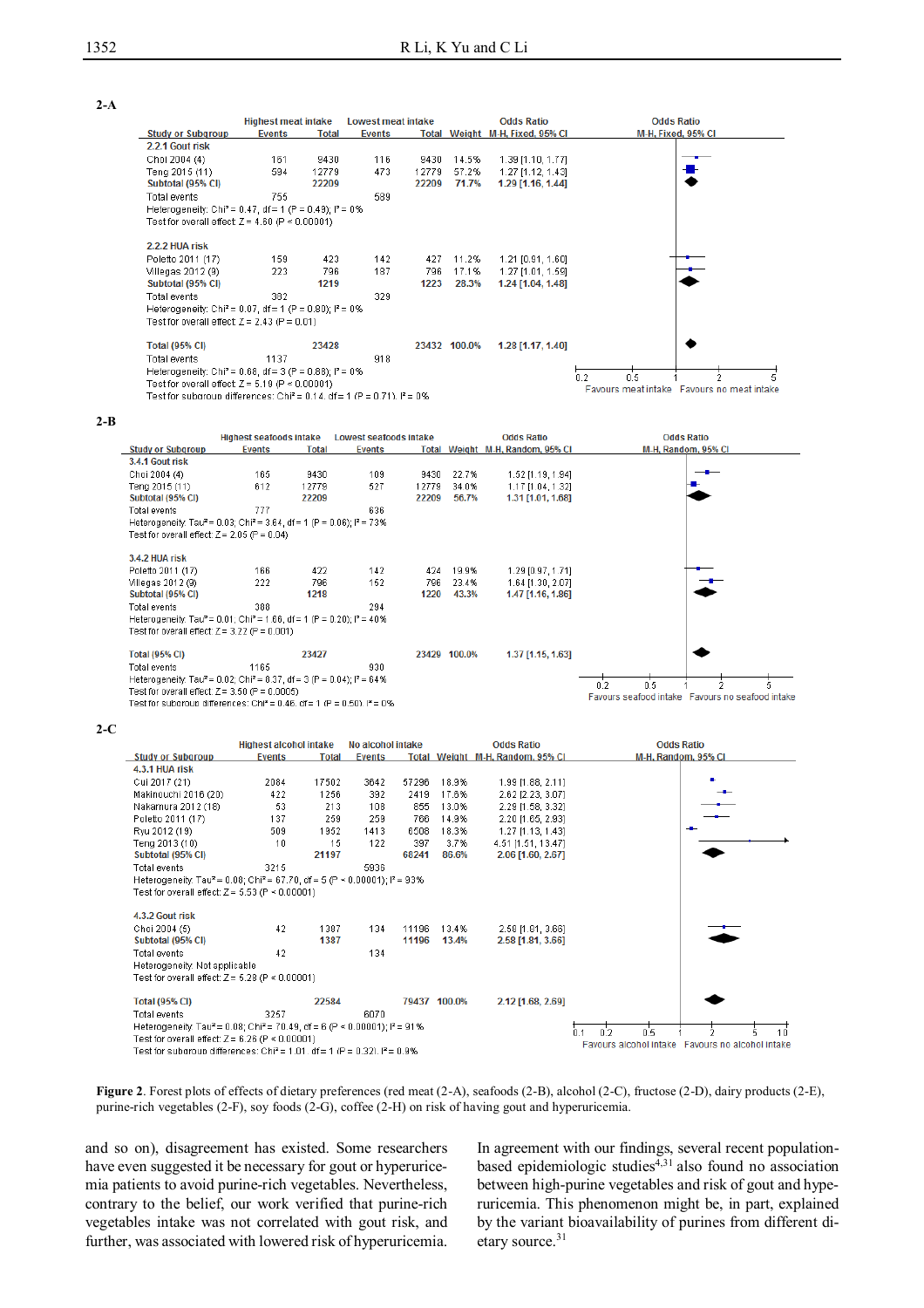



**Figure 2**. Forest plots of effects of dietary preferences (red meat (2-A), seafoods (2-B), alcohol (2-C), fructose (2-D), dairy products (2-E), purine-rich vegetables (2-F), soy foods (2-G), coffee (2-H) on risk of having gout and hyperuricemia (cont.)

### *Effect of soy foods*

**2-F**

As a part of traditional Asian diets, soy foods are frequently consumed by Chinese. Due to the fact that they usually contain a moderate amount of purines, soy foods are conventionally advised to be contraindicated for gout or hyperuricemia patients. However, a number of epidemiologic researches and clinical studies could not justify the commonly-held concern. The former studies uncovered that soy foods intake did not increase the risk of developing gout or hyperuricemia, but conversely reduced the risk of

other related comorbidities.<sup>34</sup> To explain the inconsistency between rich purine content of soy foods and their non-injurious impact on prevalence odds, some researchers speculated that purine bases and metabolites might be involved in the endogenous synthesis of purines, so that dietary purine content could not simply affect serum urate level.<sup>34</sup> In conformity with previous studies, our work also demon strated that soy foods consumption exerted beneficial effects and was related with reduced risk of gout and hyperuricemia.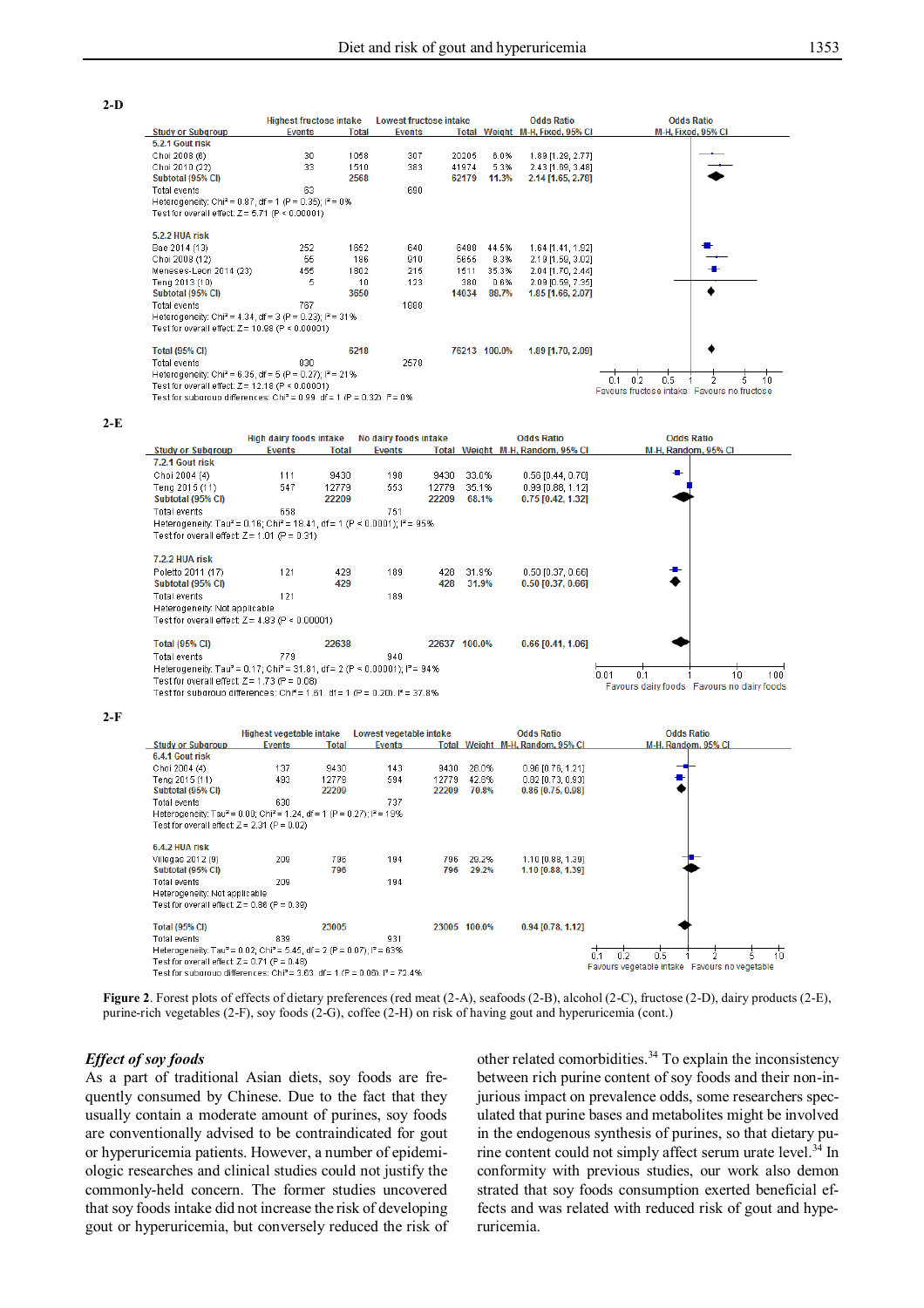**2-G**



**Figure 2**. Forest plots of effects of dietary preferences (red meat (2-A), seafoods (2-B), alcohol (2-C), fructose (2-D), dairy products (2-E), purine-rich vegetables (2-F), soy foods (2-G), coffee (2-H) on risk of having gout and hyperuricemia (cont.)

#### *Effect of coffee*

Though the mechanisms underlying the correlation between coffee and serum urate remain yet undefined, several potential explanations were speculated. Caffeine (1,3,7-trimethyl-xanthine) in coffee may competitively inhibit xanthine oxidase, increase renal blood flow, and enhance urinal excretion of urate. In addition, the phenol chlorogenicacid, another component of coffee may improve insulin resistance and thereby decrease serum urate.<sup>15</sup> In line with previous literature,<sup>14</sup> our study observed significant reduction of gout risk among people with substantial coffee consumption. A recent meta-analysis<sup>35</sup> including 11 observational studies, also validated the significant inverse association between coffee consumption and gout risk (RR, 0.43, 95% CI 0.31-0.59, *p*<0.001).

Meanwhile, with regard to association of coffee and hyperuricemia risk, studies have yielded inconsistent results. A cross-sectional study has depicted association of coffee intake with lower risk of hyperuricemia in men and analogous but weaker association in women.<sup>15</sup> However, the aforementioned meta-analysis $35$  found no correlation between hyperuricemia risk and coffee consumption (OR, 0.84, 95% CI 0.65-1.09; *p*=0.20), which did not investigate the effect of sex on the result. Inconsistent with former studies, our finding disclosed the coffee intake had no correlation with hyperuricemia risk in men while seemed associated with elevated risk in women. In view of the distinction, the interaction between sex and risk of hyperuricemia for high coffee consumption category is intriguing and deserves further discussion. However, there are limited studies on this topic, and more well-designed long-term prospective studies need to be conducted separately for men and women.

As the primary strength of the present meta-analysis, all included studies were analyzed based on multivariable adjusted results and large samples, allowing a possibility of avoiding confounders and reaching reasonable conclusions. What is more important, this is the first meta-analysis clarifying association between red meat, seafoods, soy foods and vegetables and the risk of gout and hyperuricemia. Furthermore, this work discloses deficiency of current evidence, which can serve as a clue for further study. However, some limitations should not be ignored. First, the observational nature of studies limits the precise estimation for the risk of gout or hyperuricemia. Second, the ascertainment methods for gout or hyperuricemia were different across the primary studies, which may also influence the observed association in our meta-analysis. Third, the confounders adjusted in the included studies were not identical. Considerable heterogeneity among various studies might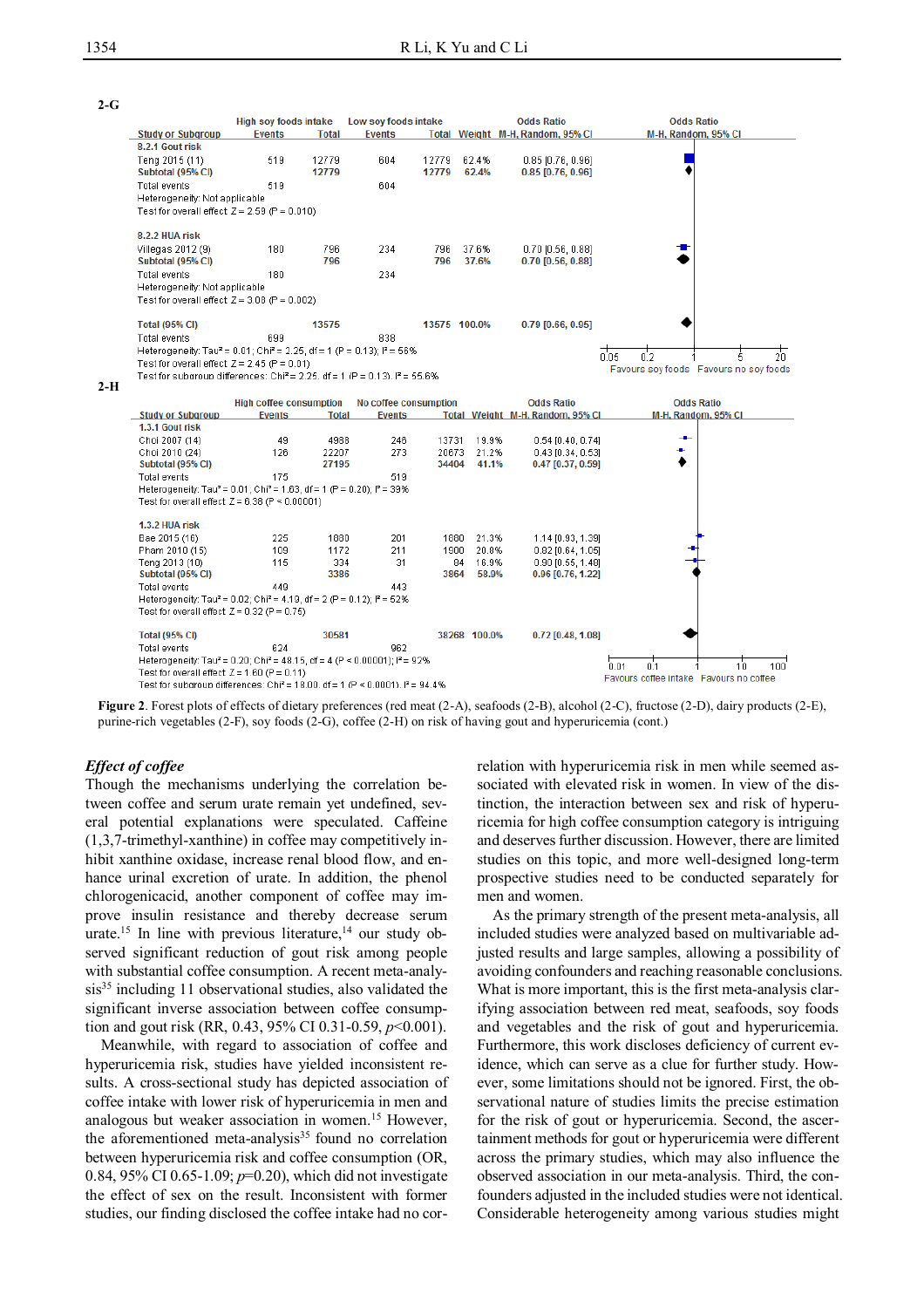have distorted the results of this meta-analysis. Fourth, renal function is another potential factor that may interact with the incidence of gout or hyperuricemia. Nevertheless, because of the lack of relevant data, it is not feasible to conduct a subgroup analysis by estimated glomerular filtration rate (eGFR). Finally only limited number of studies were included and qualified for this meta-analysis. These limitations might weaken the strengths of this study.

### *Conclusion*

In summary, evidence from this meta-analysis indicated that intake of red meat, seafoods, fructose and alcohol may increase the risk of hyperuricemia and gout. On the contrary, consumption of dairy products or soy foods decreases the risk of hyperuricemia and gout. Purine-rich vegetables may not predispose people to gout, and even exert protecting effect on hyperuricemia risk. Coffee consumption may decrease risk of gout, but have opposing effect on men and women's risk of hyperuricemia. The present review adds to the mounting evidence which could provide more clues for prevention and intervention of gout and hyperuricemia. However, owing to the limited number of studies, further well-designed prospective research and randomized controlled trials is needed to elaborate these issues.

### **AUTHOR DISCLOSURES**

The authors have no financial disclosures or conflicts of interest to declare.

### **REFERENCES**

- 1. Smith E, Hoy D, Cross M, Merriman TR, Vos T, Buchbinder R,Woolf A, March L. The global burden of gout: estimates from the Global Burden of Disease 2010 study. Ann Rheum Dis. 2014;73:1470-6. doi: 10.1136/annrheumdis-2013-2046 47.
- 2. Zhu Y, Pandya BJ, Choi HK. Prevalence of gout and hyperuricemia in the US general population: the National Health and Nutrition Examination Survey 2007-2008. Arthritis Rheum. 2011;63:3136-41. doi: 10.1002/art.30520.
- 3. Kuo CF, Grainge MJ, Zhang W, Doherty M. Global epidemiology of gout: prevalence, incidence and risk factors. Nat Rev Rheumatol. 2015;11:649-62.doi: 10.1038/nrrheum. 2015.91.
- 4. Choi HK, Atkinson K, Karlson EW, Willett W, Curhan G. Purine-rich foods, dairy and protein intake, and the risk of gout in men. N Engl J Med. 2004;350:1093-103. doi: 10. 1056/NEJMoa035700.
- 5. Choi HK, Atkinson K, Karlson EW, Willett W, Curhan G. Alcohol intake and risk of incident gout in men: a prospective study. Lancet. 2004;363:1277-81. doi: 10.1016/S0140-673 6(04)16000-5.
- 6. Choi HK, Curhan G. Soft drinks, fructose consumption, and the risk of gout in men: prospective cohort study. BMJ (Clinical research ed). 2008;336:309-12. doi: 10.1136/bmj. 39449.819271.BE.
- 7. Stroup DF, Berlin JA, Morton SC, Olkin I, Williamson GD, Rennie D, Moher D, Becker BJ, Sipe TA, Thacher SB. Metaanalysis of observational studies in epidemiology: a proposal for reporting. Meta-analysis Of Observational Studies in Epidemiology (MOOSE) group. JAMA. 2000;283:2008-12. doi: 10.1001/jama.283.15.2008.
- 8. Wells GA, Shea B, O'Connell D, Peterson J, Welch V, Losos M, Tugwell P. The Newcastle-Ottawa Scale (NOS) for assessing the quality of nonrandomised studies in meta-

analyses. The Newcastle-Ottawa Scale (NOS) from the Ottawa Hospital. 2008 [cited 2017/10/17]; Available from: http://www.ohri.ca/programs/clinical\_epidemiology/oxford. asp.

- 9. Villegas R, Xiang YB, Elasy T, Xu WH, Cai H, Cai Q, Linton MF, Fazio S, Zheng W, Shu XO. Purine-rich foods, protein intake, and the prevalence of hyperuricemia: the Shanghai Men's Health Study. Nutr Metab Cardiovasc Dis. 2012;22: 409-16. doi: 10.1016/j.numecd.2010.07.012.
- 10. Teng GG, Tan CS, Santosa A, Saag KG, Yuan JM, Koh WP. Serum urate levels and consumption of common beverages and alcohol among Chinese in Singapore. Arthritis Care Res (Hoboken). 2013;65:1432-40. doi: 10.1002/acr.21999.
- 11. Teng GG, Pan A, Yuan JM, Koh WP. Food sources of protein and risk of incident gout in the Singapore Chinese Health Study. Arthritis Rheumatol. 2015;67:1933-42. doi: 10.1002/ art.39115.
- 12. Choi JW, Ford ES, Gao X, Choi HK. Sugar-sweetened soft drinks, diet soft drinks, and serum uric acid level: the Third National Health and Nutrition Examination Survey. Arthritis Rheum. 2008;59:109-16. doi: 10.1002/art.23245.
- 13. Bae J, Chun BY, Park PS, Choi BY, Kim MK, Shin MH, Lee YH, Shin DH, Kim SK. Higher consumption of sugarsweetened soft drinks increases the risk of hyperuricemia in Korean population: The Korean Multi-Rural Communities Cohort Study. Semin Arthritis Rheum. 2014;43:654-61. doi: 10.1016/j.semarthrit.2013.10.008.
- 14. Choi HK, Willett W, Curhan G. Coffee consumption and risk of incident gout in men: a prospective study. Arthritis Rheum. 2007;56:2049-55. doi: 10.1002/art.22712.
- 15. Pham NM, Yoshida D, Morita M, Yin G, Toyomura K, Ohnaka K, Takayanagi R, Kono S. The relation of coffee consumption to serum uric Acid in Japanese men and women aged 49-76 years. J NutrMetab. 2010;2010:1-7. doi: 10. 1155/2010/930757.
- 16. Bae J, Park PS, Chun BY, Choi BY, Kim MK, Shin MH,Lee YH, Shin DH, Kim SK. The effect of coffee, tea, and caffeine consumption on serum uric acid and the risk of hyperuricemia in Korean Multi-Rural Communities Cohort. Rheumatol Int. 2015;35:327-36. doi: 10.1007/s00296-014-3061-8.
- 17. Poletto J, Harima HA, Ferreira SR, Gimeno SG. Hyperuricemia and associated factors: a cross-sectional study of Japanese-Brazilians. Cad Saude Publica. 2011;27:369-78. doi: 10.1590/S0102-311X2011000200018.
- 18. Nakamura K, Sakurai M, Miura K, Morikawa Y, Yoshita K, Ishizaki M, Kido T, Naruse Y, Suwazono Y, Nakagawa H. Alcohol intake and the risk of hyperuricaemia: a 6-year prospective study in Japanese men. Nutr Metab Cardiovasc Dis. 2012;22:989-96. doi: 10.1016/j.numecd.2011.01.003.
- 19. Ryu S, Chang Y, Zhang Y, Kim SG, Cho J, Son HJ, Shin H, Guallar E. A cohort study of hyperuricemia in middle-aged South Korean men. Am J Epidemiol. 2012;175:133-43. doi: 10.1093/aje/kwr291.
- 20. Makinouchi T, Sakata K, Oishi M, Tanaka K, Nogawa K, Watanabe M, Suwazono Y. Benchmark dose of alcohol consumption for development of hyperuricemia in Japanese male workers: An 8-year cohort study. Alcohol. 2016;56:9- 14. doi: 10.1016/j.alcohol.2016.08.002.
- 21. Cui L, Meng L, Wang G, Yuan X, Li Z, Mu R, Wu S. Prevalence and risk factors of hyperuricemia: results of the Kailuan cohort study. Mod Rheumatol. 2017;27:1066-71. doi: 10.1080/14397595.2017.1300117.
- 22. Choi HK, Willett W, Curhan G. Fructose-rich beverages and risk of gout in women. JAMA. 2010;304:2270-8. doi: 10. 1001/jama.2010.
- 23. Meneses-Leon J, Denova-Gutierrez E, Castanon-Robles S, Granados-Garcia V, Talavera JO, Rivera-Paredez B et al.